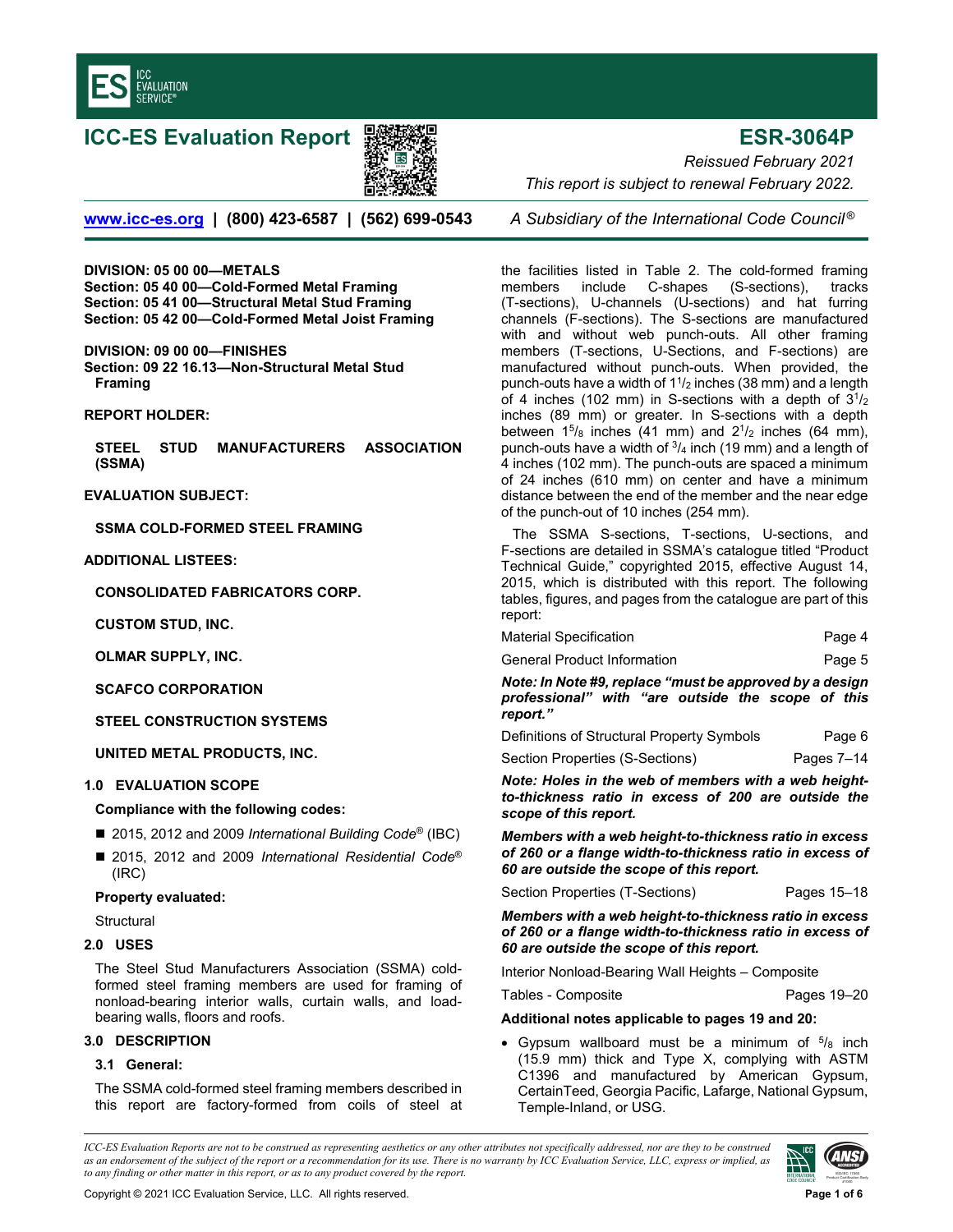- Fasteners for attaching the gypsum wallboard to the studs and tracks must be No. 6, Type S, fine thread drywall bugle head screws conforming to ASTM C1002.
- Installation of the gypsum wallboard must be in accordance with GA-216 or ASTM C840.
- Each gypsum wallboard panel must be attached to the top and bottom track with a minimum of 3 fasteners spaced a maximum of 16 inches (406 mm) on center.

Interior Wall Limiting Heights – Non-Composite – Fully Braced Span Tables Pages 21–22 Interior Wall Limiting Heights – Braced at 48" o.c. Span Tables **Pages 23–24** Curtain Wall Limiting Heights – Single Span Pages 25–27 Curtain Wall Limiting Heights-Double Span Pages 28–30 *Note: Exterior curtain walls must be designed for a* 

# *transverse load of no less than 10 psf (478 Pa).*

| <b>Combined Axial and Lateral Loads</b> | Pages 31-41 |
|-----------------------------------------|-------------|
| <b>Floor Joist Spans</b>                | Pages 42–55 |
| Header Loads                            | Pages 56-57 |
| Web Crippling Load Tables               | Pages 58–60 |

*Note: Values for which the bearing length to web height ratio (N/h) exceeds 1 or bearing length to thickness ratio (N/t) exceeds 210 are outside the scope of this report.* 

| Ceiling/Soffit Spans (S-Sections) | Pages 61–67 |
|-----------------------------------|-------------|
|-----------------------------------|-------------|

Section Properties & Ceiling Spans (F-Sections) Page 68

Section Properties & Ceiling Spans (U-Sections) Page 69

All other items and pages in the "Product Technical Guide" are outside the scope of this report.

#### **3.2 Material:**

The SSMA metal framing members are cold-formed from steel coils conforming to ASTM A1003 Structural Grade 50 Type H (ST50H); ASTM A1003 Structural Grade 33 Type H (ST33H); ASTM A653 SS Grade 33; ASTM A653 SS Grade 50 Class 1; or ASTM A1003 Nonstructural Grade 33 (NS33).

The steel conforming to ASTM A653 must have a minimum metallic coating designation of G60 or A60 in accordance with ASTM A653 for applications other than interior nonload-bearing walls. The steel conforming to ASTM A653 may have a minimum metallic coating designation of G40 or A40 in accordance with ASTM A653 for interior nonload-bearing wall applications.

The steel conforming to ASTM A1003 ST50H or ST33H must have a minimum metallic coating designation of G60, A60, AZ50, GF30, T1-25, or T2-100 in accordance with ASTM A1003.

The steel conforming to ASTM A1003 NS33 must have a minimum metallic coating designation of G40, A40, AZ50, GF30, T1-25, or T2-100 in accordance with ASTM A1003.

#### **4.0 DESIGN AND INSTALLATION**

#### **4.1 Design:**

**4.1.1 IBC Method:** The section properties for the coldformed steel framing members recognized in this report have been determined in accordance with the applicable edition of the North American Specification for Design of Cold-Formed Steel Structural Members (AISI S100). The moments listed in this report are allowable moments and are used with Allowable Strength Design (ASD) for flexural members with the compression flange fully braced. For other conditions of compression flange bracing, the

allowable moment must be determined in accordance with the applicable edition of AISI S100. The design of flexural members must address combined bending and web crippling, and combined bending and shear, as applicable in accordance with the applicable edition of AISI S100.

**4.1.2 IRC Method:** The S-sections listed in Table 1 of this report qualify for use with prescriptive requirements of the IRC. T-sections with flange width of 1.250 inches (31.75 mm) or greater qualify for use with the prescriptive requirements of the IRC. For use of all other sections under the IRC, the cold-formed steel framing members must be limited to engineered structures, in accordance with IRC Section R301.1.3.

When the framing members are used to construct buildings that do not conform to the applicable requirements of IRC Sections R505.1, R603.1 or R804.1.1, and for framing members not identified in Table 1 of this report, the structural analysis and design must be in accordance with the IBC, as described in Section 4.1.1 of this report.

#### **4.2 Installation:**

The framing members must be installed in accordance with the applicable code, the approved plans and this report. If there is a conflict between the plans submitted for approval and this report, this report governs. The approved plans must be available at the jobsite at all times during installation.

#### **5.0 CONDITIONS OF USE**

The SSMA metal framing members described in this report comply with, or are suitable alternatives to what is specified in, those codes listed in Section 1.0 of this report, subject to the following conditions:

- **5.1** The cold-formed steel members must be installed in accordance with the applicable code, the approved plans and this report.
- **5.2** Minimum uncoated base-metal thickness of the coldformed steel members as delivered to the jobsite must be at least 95 percent of the design base-metal thickness.
- **5.3** Complete plans and calculations verifying compliance with this report must be submitted to the code official for each project at the time of permit application. The calculations and drawings must be prepared and sealed by a registered design professional where required by the statutes of the jurisdiction in which the project is to be constructed.
- **5.4** Framing members cold-formed from NS33 steel are limited to use in interior nonload-bearing walls subject to a maximum 10 psf (478 Pa) transverse load. Framing members without the steel classification designated must be considered NS33 steel (see Section 7.0).
- **5.5** Framing members with a height-to-thickness (h/t) ratio of more than 200 must be provided with web stiffeners in accordance with Sections B1.2 and C3.2.2 of AISI S100 and holes or punch-outs in the web are outside the scope of this report.
- **5.6** The interior nonload-bearing wall assemblies are limited to interior installation where the superimposed axial load is zero pounds.
- **5.7** Design of the attachment of the interior nonloadbearing wall assemblies to the surrounding structure is outside the scope of this report.

#### **6.0 EVIDENCE SUBMITTED**

**6.1** Data in accordance with the ICC-ES Acceptance Criteria for Cold-formed Steel Framing Members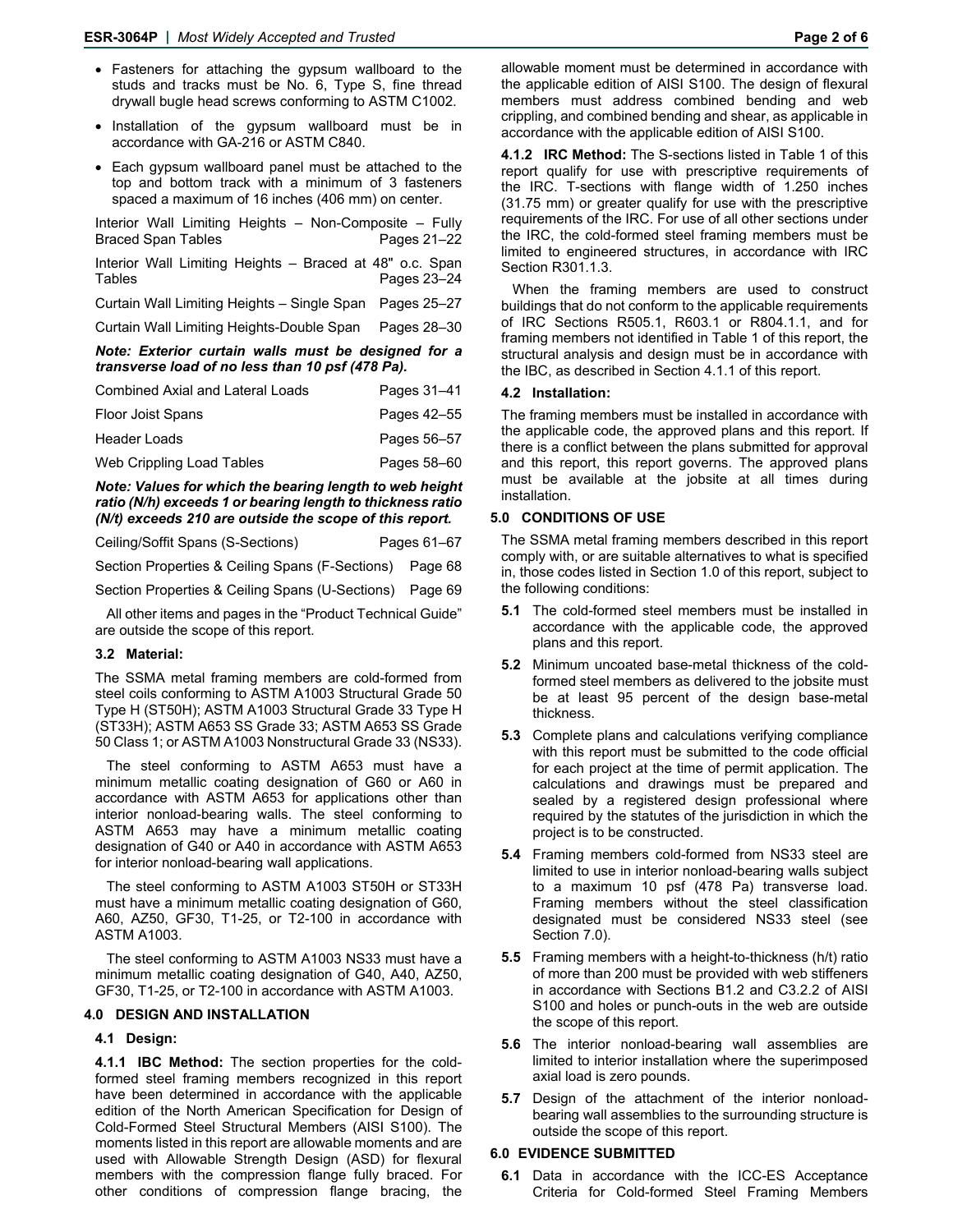(AC46), dated June 2012 (editorially revised April 2015).

**6.2** Data in accordance with the ICC-ES Acceptance Criteria for Cold-formed Steel Framing Members— Interior Nonload-bearing Wall Assemblies (AC86), dated May 2012 (editorially revised August 2015).

#### **7.0 IDENTIFICATION**

- **7.1** At a spacing not exceeding 96 inches (2440 mm) on center, each cold-formed steel member is stamped, stenciled or embossed with the company name or initials (see the listees at the beginning of this report); the acronym "ICC-ES"; the evaluation report number (ESR-3064P); and the minimum uncoated base-metal thickness in mils or decimal inches. For structural applications, the minimum yield strength and the protective coating designation (CP 60 or CP 90 as defined by AISI S200-12 or ASTM C955) are included. For nontstructural applications, the minimum specified yield strength if over 33 ksi (230 MPa); the metallic coating type and weight if other than ASTM A653 G40; and the designation "NS" are included.
- **7.2** The report holder's contact information is the following:

**STEEL STUD MANUFACTURERS ASSOCIATION (SSMA) 35 EAST WACKER DRIVE, SUITE 850 CHICAGO, ILLINOIS 60601-2106 (312) 224-2570 www.ssma.com info@ssma.com** 

**7.3** The Additional Listees' contact information is the following:

**CONSOLIDATED FABRICATORS CORP. 8584 MULBERRY STREET FONTANA, CALIFORNIA 92335 (909) 770-8920 www.confabbpd.com**

**CUSTOM STUD, INC. 8415 220TH STREET WEST LAKEVILLE, MINNESOTA 55044 (952) 985-7000 www.customstud.com** 

**OLMAR SUPPLY, INC. 2140 RESEARCH DRIVE, LIVERMORE, CALIFORNIA 94551 www.olmarsupply.com** 

**SCAFCO CORPORATION 2800 EAST MAIN AVENUE SPOKANE, WASHINGTON 99202 (509) 343-9000 www.scafco.com**

**STEEL CONSTRUCTION SYSTEMS 11250 ASTRONAUT BOULEVARD ORLANDO, FLORIDA 32837 (407) 438-1664 www.steelconsystems.com**

**UNITED METAL PRODUCTS, INC. 234 NORTH SHERMAN AVENUE CORONA, CALIFORNIA 92882 (951) 739-9535 www.unitedmetalproducts.info**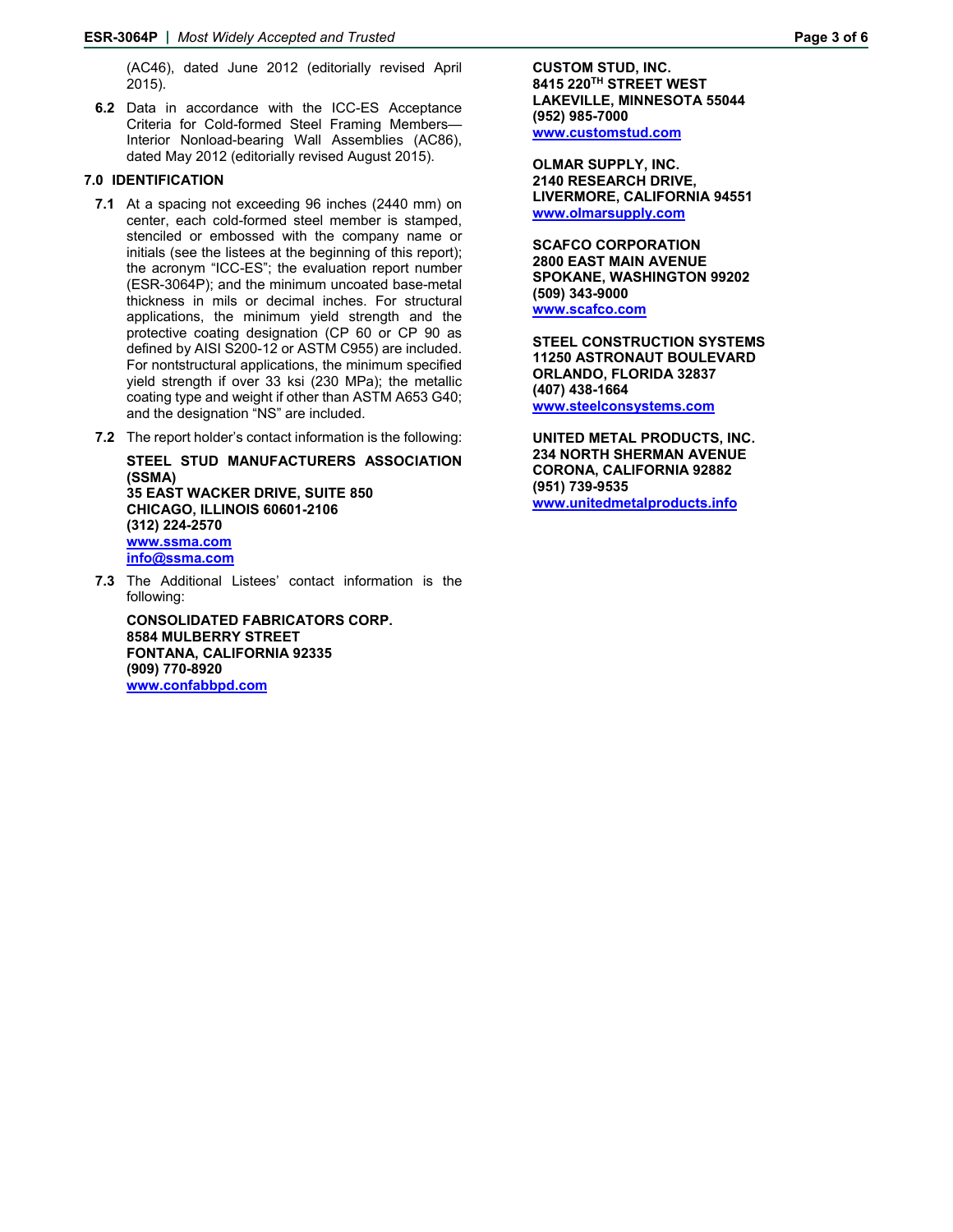| TABLE 1-C-SHAPES (S-SECTIONS) FOR USE WITH THE IRC |                                           |             |             |             |             |
|----------------------------------------------------|-------------------------------------------|-------------|-------------|-------------|-------------|
| <b>IRC MEMBER</b>                                  | <b>EQUIVALENT SSMA MEMBER DESIGNATION</b> |             |             |             |             |
| <b>DESIGNATION</b>                                 | $t = 33$                                  | $t = 43$    | $t = 54$    | $t = 68$    | $t = 97$    |
| 350S162-t                                          | 350S162-33                                | 350S162-43  | 350S162-54  | 350S162-68  | ---         |
|                                                    | 350S200-33                                | 350S200-43  | 350S200-54  | 350S200-68  | ---         |
|                                                    | 550S162-33                                | 550S162-43  | 550S162-54  | 550S162-68  | 550S162-97  |
| 550S162-t                                          | 550S200-33                                | 550S200-43  | 550S200-54  | 550S200-68  | 550S200-97  |
| 800S162-t                                          | 800S162-33                                | 800S162-43  | 800S162-54  | 800S162-68  | 800S162-97  |
|                                                    | 800S200-33                                | 800S200-43  | 800S200-54  | 800S200-68  | 800S200-97  |
| 1000S162-t                                         | ---                                       | 1000S162-43 | 1000S162-54 | 1000S162-68 | 1000S162-97 |
|                                                    |                                           | 1000S200-43 | 1000S200-54 | 1000S200-68 | 1000S200-97 |
| 1200S162-t                                         | ---                                       |             | 1200S162-54 | 1200S162-68 | 1200S162-97 |
|                                                    |                                           |             | 1200S200-54 | 1200S200-68 | 1200S200-97 |

### **TABLE 2—MANUFACTURING LOCATIONS**

| Consolidated Fabricators, Corp. - Fontana | <b>SCAFCO Corporation - Spokane</b>  |
|-------------------------------------------|--------------------------------------|
| Fontana, CA 92335                         | Spokane, WA 99202                    |
| Consolidated Fabricators, Corp. - Galt    | <b>SCAFCO Corporation - Stockton</b> |
| Galt, CA 95632                            | Stockton, CA 95206                   |
| Custom Stud. Inc.                         | Steel Construction Systems - Orlando |
| Lakeville, MN 55044                       | Orlando, FL 32837                    |
| Custom Stud. Inc.                         | United Metal Products, Inc. - Corona |
| Montgomery, AL 36108                      | Corona, CA 92882                     |
| Olmar Supply, Inc.                        |                                      |
| Livermore, CA 94551                       |                                      |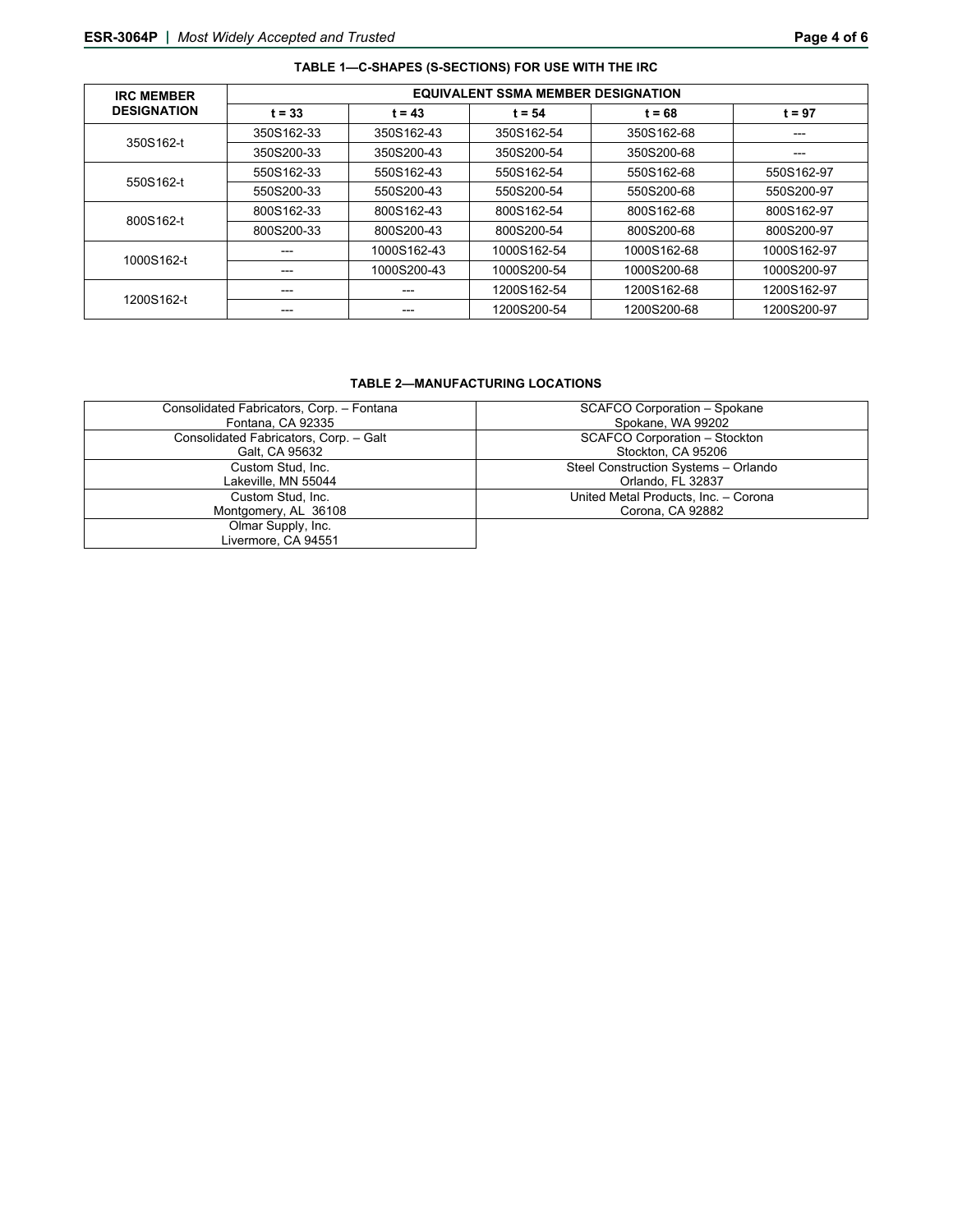

## **ICC-ES Evaluation Report ESR-3064P CBC and CRC Supplement**

*Reissued February 2021 This report is subject to renewal February 2022.* 

**www.icc-es.org | (800) 423-6587 | (562) 699-0543** *A Subsidiary of the International Code Council ®*

**DIVISION: 05 00 00—METALS Section: 05 40 00—Cold-Formed Metal Framing Section: 05 41 00—Structural Metal Stud Framing Section: 05 42 00—Cold-Formed Metal Joist Framing** 

**DIVISION: 09 00 00—FINISHES Section: 09 22 16.13—Non-Structural Metal Stud Framing**

**REPORT HOLDER:** 

#### **STEEL STUD MANUFACTURERS ASSOCIATION (SSMA)**

#### **EVALUATION SUBJECT:**

#### **SSMA COLD-FORMED STEEL FRAMING**

#### **1.0 REPORT PURPOSE AND SCOPE**

#### **Purpose:**

The purpose of this evaluation report supplement is to indicate that SSMA Cold-Formed Steel Framing, described in ICC-ES evaluation report ESR-3064P, has also been evaluated for compliance with Chapters 16, 16A, 17, 17A, 22, and 22A of the codes noted below.

#### **Applicable code editions:**

- 2010 *California Building Code* (CBC)
- 2010 *California Residential Code* (CRC)

#### **2.0 CONCLUSIONS**

#### **2.1 CBC:**

The SSMA Cold-Formed Steel Framing**,** described in Sections 2.0 through 7.0 of the evaluation report ESR-3064P, complies with CBC Chapters 16, 16A, 17, 17A, 22, and 22A, provided the design and installation are in accordance with the *International Building Code*® (IBC) provisions noted in the evaluation report and the additional requirements of CBC Chapters 16, 16A, 17, 17A, 22, and 22A, as applicable.

#### **2.2 CRC:**

The SSMA Cold-Formed Steel Framing**,** described in Sections 2.0 through 7.0 of the evaluation report ESR-3064P, complies with CRC Chapters 5, 6 and 8, provided the design and installation are in accordance with the *International Residential Code*® (IRC) provisions noted in the evaluation report.

This supplement expires concurrently with the evaluation report, reissued February 2021.

*ICC-ES Evaluation Reports are not to be construed as representing aesthetics or any other attributes not specifically addressed, nor are they to be construed as an endorsement of the subject of the report or a recommendation for its use. There is no warranty by ICC Evaluation Service, LLC, express or implied, as to any finding or other matter in this report, or as to any product covered by the report.*